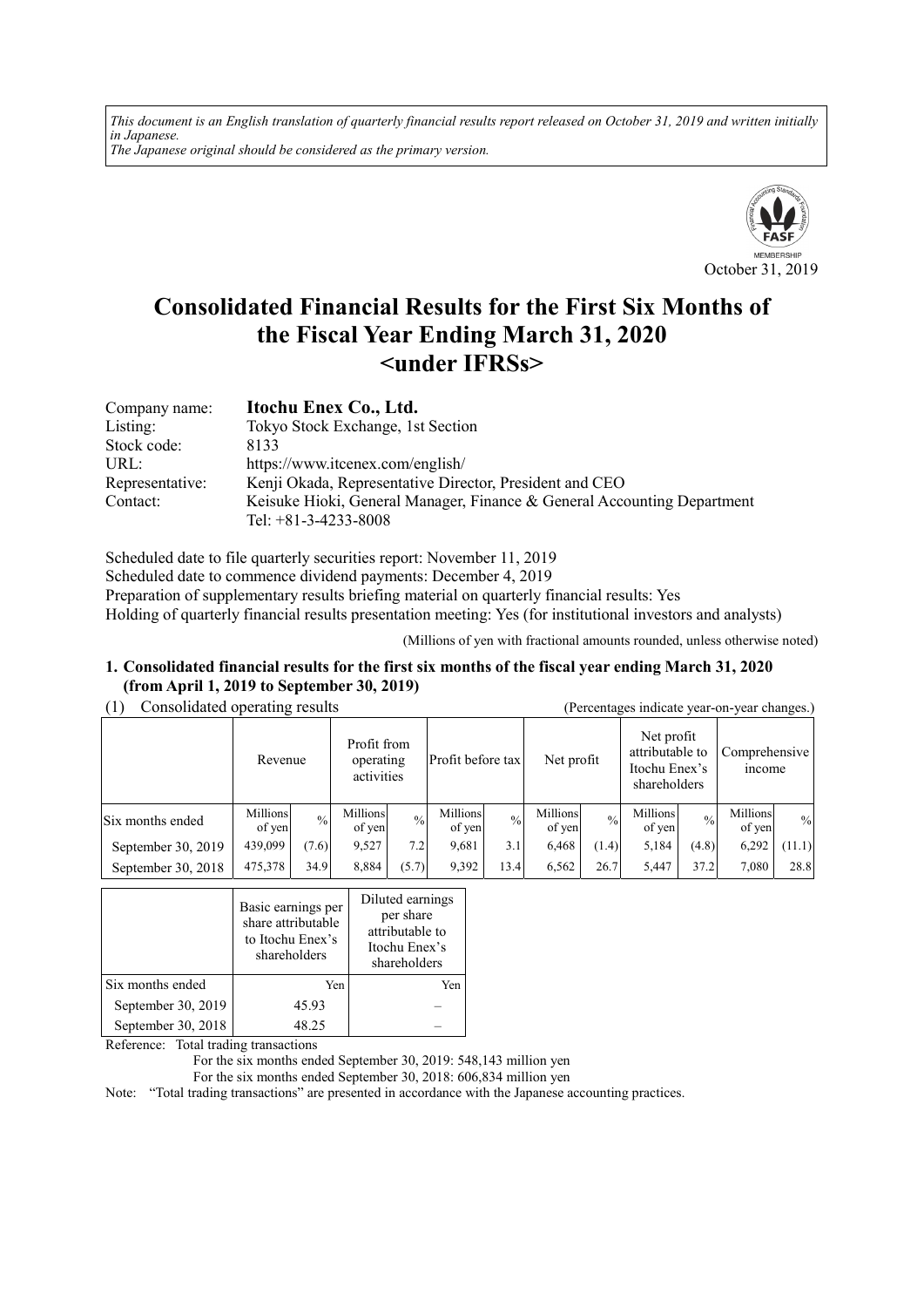# (2) Consolidated financial position

|                    | Total assets    | Total equity    | Total shareholders'<br>equity | Ratio of shareholders'<br>equity to total assets |
|--------------------|-----------------|-----------------|-------------------------------|--------------------------------------------------|
| As of              | Millions of yen | Millions of yen | Millions of yen               | $\%$                                             |
| September 30, 2019 | 409,579         | 146,388         | 123,666                       | 30.2                                             |
| March 31, 2019     | 374,373         | 144,566         | 122,290                       | 32.7                                             |

# **2. Cash dividends**

|                                                    |                   | Annual cash dividends per share |                          |                 |       |  |  |
|----------------------------------------------------|-------------------|---------------------------------|--------------------------|-----------------|-------|--|--|
|                                                    | First quarter-end | Second quarter-<br>end          | Third quarter-end        | Fiscal year-end | Total |  |  |
| Fiscal year ended                                  | Yen               | Yen                             | Yen                      | Yen             | Yen   |  |  |
| March 31, 2019                                     | —                 | 20.00                           | $\overline{\phantom{m}}$ | 22.00           | 42.00 |  |  |
| Fiscal year ending<br>March 31, 2020               | $\equiv$          | 21.00                           |                          |                 |       |  |  |
| Fiscal year ending<br>March 31, 2020<br>(Forecast) |                   |                                 | –                        | 21.00           | 42.00 |  |  |

Note: Revisions to the forecasts of cash dividends most recently announced: None

# **3. Consolidated earnings forecasts for the fiscal year ending March 31, 2020 (from April 1, 2019 to March 31, 2020)**

| $11 \text{ cm}$ $1 \text{ s}$ $1 \text{ m}$ $1 \text{ s}$ $2 \text{ v}$ $1 \text{ s}$ $1 \text{ m}$ $1 \text{ s}$ $1 \text{ s}$ $2 \text{ v}$ |                 |       |                                     |       |                   |       |                                                                                             |               | (Percentages indicate year-on-year changes.) |
|-----------------------------------------------------------------------------------------------------------------------------------------------|-----------------|-------|-------------------------------------|-------|-------------------|-------|---------------------------------------------------------------------------------------------|---------------|----------------------------------------------|
|                                                                                                                                               | Revenue         |       | Profit from operating<br>activities |       | Profit before tax |       | Net profit<br>attributable to Itochu attributable to<br>Enex's shareholders I Itochu Enex's |               | Basic earnings<br>per share<br>shareholders  |
|                                                                                                                                               | Millions of yen |       | % Millions of yen                   |       | % Millions of yen |       | % Millions of yen                                                                           | $\frac{0}{0}$ | Yen                                          |
| Fiscal year ending<br>March 31, 2020                                                                                                          | 1,000,000       | (0.7) | 16,500                              | (7.6) | 19.200            | (1.1) | 11,800                                                                                      | 2.1           | 104.54                                       |

Note: Revisions to the consolidated earnings forecasts most recently announced: None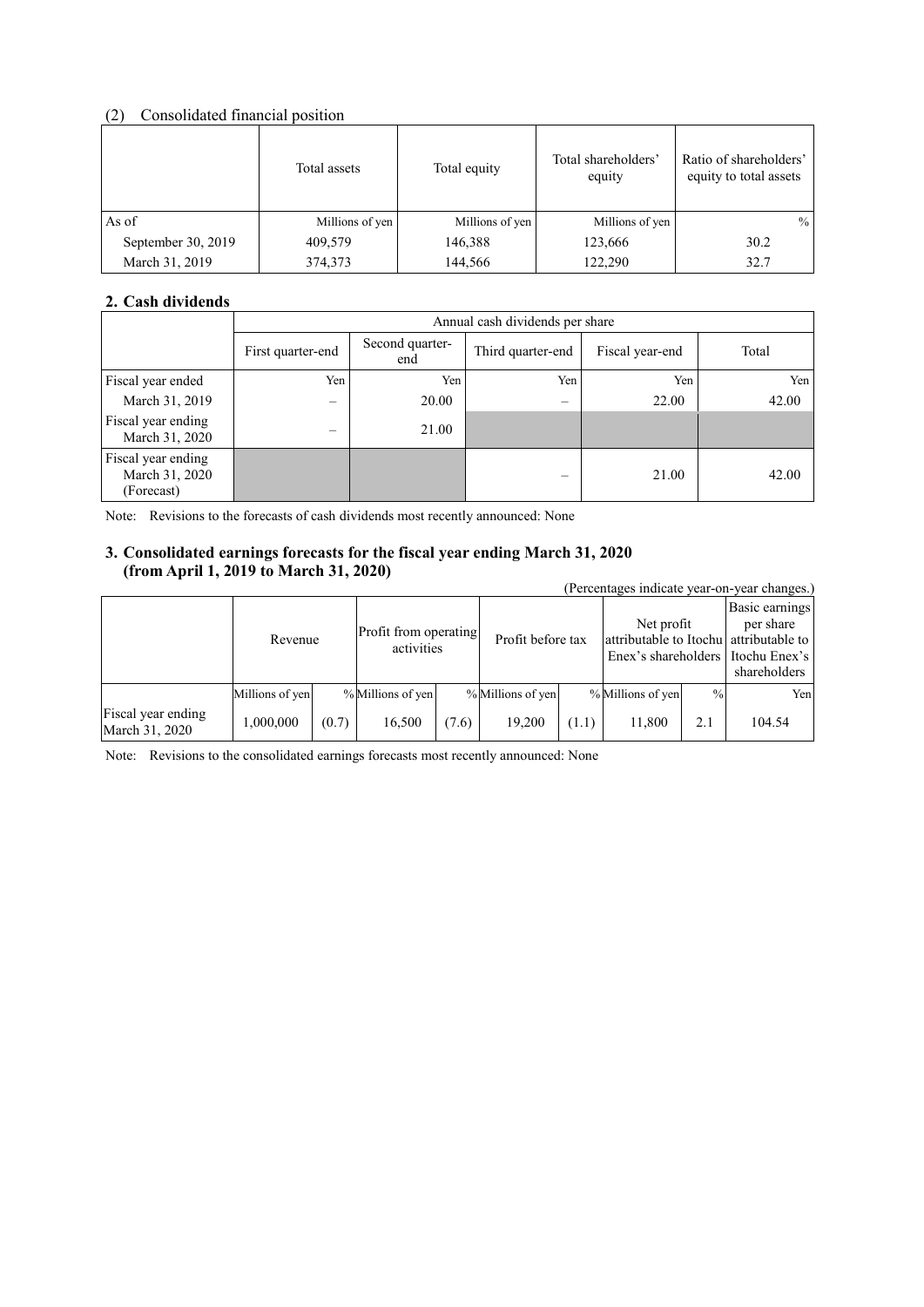#### **\* Notes**

- (1) Changes in significant subsidiaries during the period (changes in specified subsidiaries resulting in the change in scope of consolidation): None
- (2) Changes in accounting policies and changes in accounting estimates
	- a. Changes in accounting policies required by IFRSs: Yes
	- b. Changes in accounting policies other than the above: None
	- c. Changes in accounting estimates: None
	- (Note) For details, please refer to "2. Condensed Quarterly Consolidated Financial Statements and Significant Notes Thereto, (6) Changes in Accounting Policies" on page 13 of the attached materials.
- (3) Number of issued shares (common stock)
	- a. Total number of issued shares at end of period (including treasury stock)

| As of September 30, 2019 | 116,881,106 shares |  |  |
|--------------------------|--------------------|--|--|
| As of March 31, 2019     | 116,881,106 shares |  |  |

b. Number of treasury stock at end of period

| As of September 30, 2019 | 3,999,980 shares |
|--------------------------|------------------|
| As of March $31, 2019$   | 4,002,462 shares |

c. Average number of outstanding shares during period (cumulative from the beginning of the fiscal year)

| For the six months ended September 30, 2019 | 112,879,351 shares |
|---------------------------------------------|--------------------|
| For the six months ended September 30, 2018 | 112,878,931 shares |
|                                             |                    |

- \* Quarterly financial results reports are exempt from quarterly review conducted by certified public accountants or an audit corporation.
- \* Proper use of earnings forecasts, and other special notes

(Caution regarding forward-looking statements and others)

The forecasts and other forward-looking statements in this report are based on information currently available to the Company and on certain assumptions deemed to be reasonable by the Company. Actual business and other results may significantly differ from these forecasts due to various factors.

Please refer to "1. Qualitative Information Regarding Results for the First Six Months, (3) Explanation of Consolidated Earnings Forecasts and Other Forward-Looking Statements" on page 5 of the attached materials for the suppositions that form the assumptions for earnings forecasts and cautions concerning the use thereof.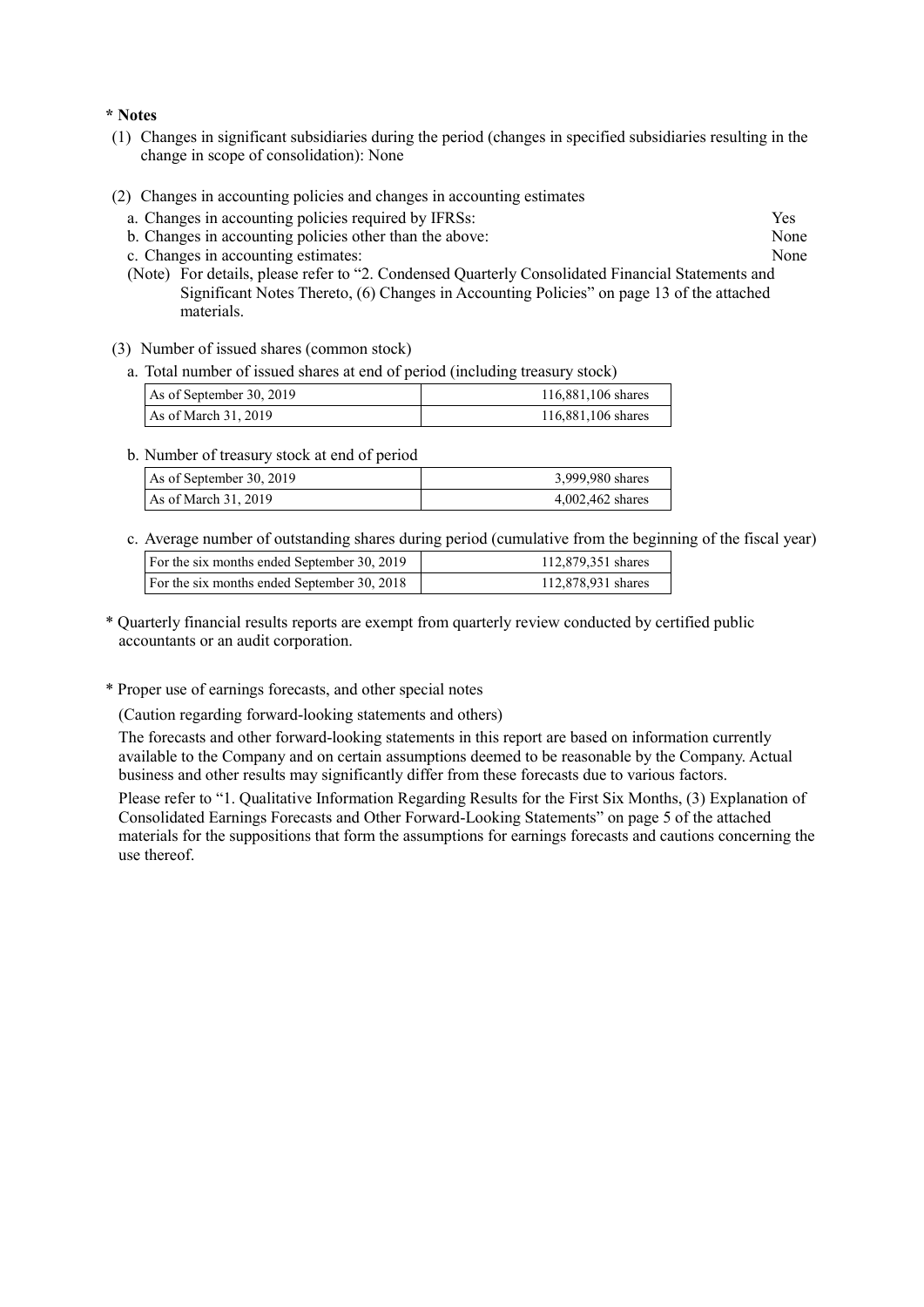**Contents of Attached Materials** 

| (3) Explanation of Consolidated Earnings Forecasts and Other Forward-Looking Statements  5 |  |
|--------------------------------------------------------------------------------------------|--|
| 2. Condensed Quarterly Consolidated Financial Statements and Significant Notes Thereto  6  |  |
|                                                                                            |  |
|                                                                                            |  |
|                                                                                            |  |
|                                                                                            |  |
|                                                                                            |  |
|                                                                                            |  |
|                                                                                            |  |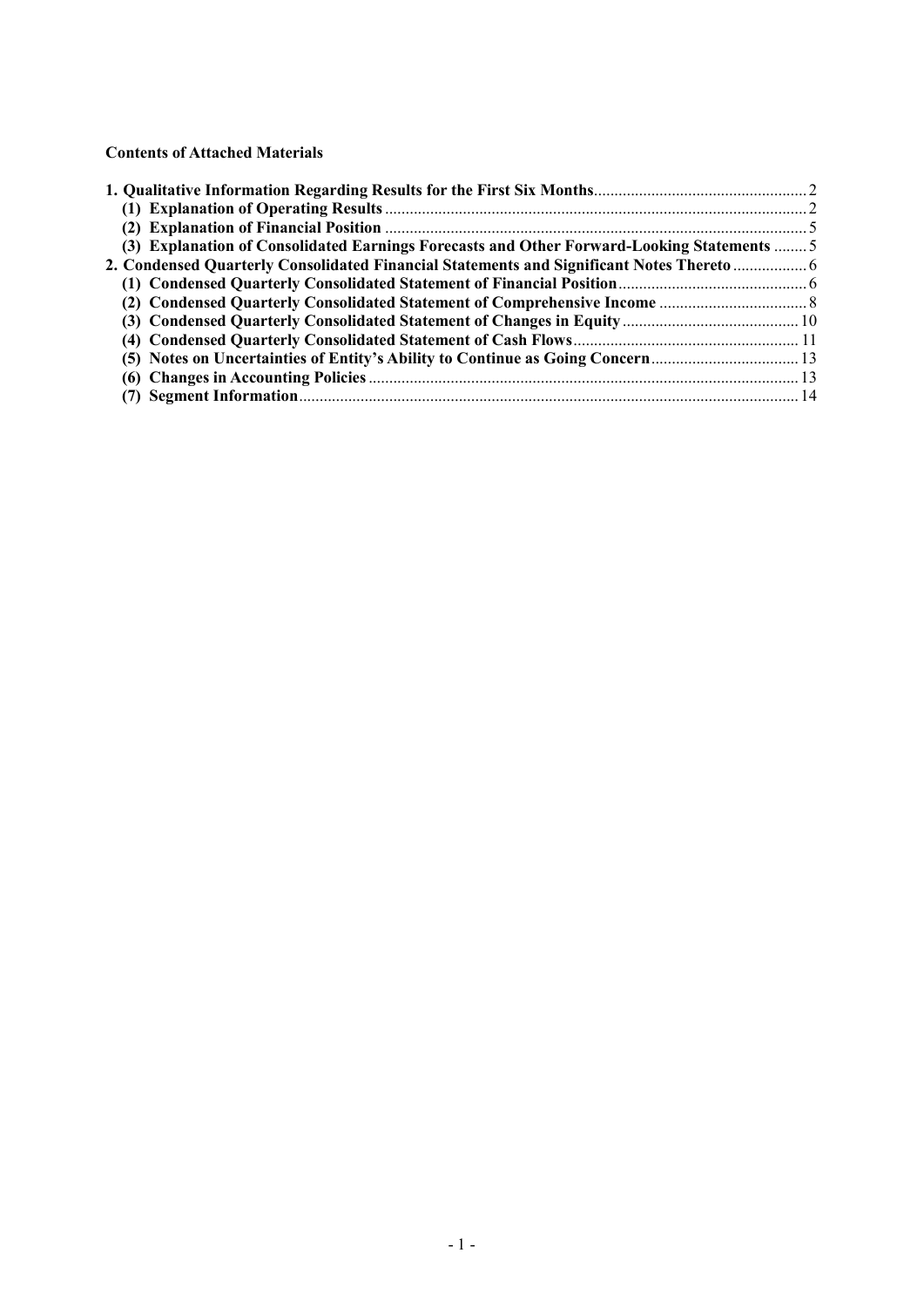# **1. Qualitative Information Regarding Results for the First Six Months**

# **(1) Explanation of Operating Results**

The Group has adopted IFRS 16 "Leases" (issued in January 2016; hereinafter, "IFRS 16") from the first quarter ended June 30, 2019. For the details of the impact of the adoption of IFRS 16, please refer to "2. Condensed Quarterly Consolidated Financial Statements and Significant Notes Thereto, (6) Changes in Accounting Policies."

1) Results of operations

During the six months ended September 30, 2019, the tone of the Japanese economy was one of moderate recovery. However, the outlook for the economy remained uncertain due to risks of a slowdown in the global economy, stemming from such issues as the impact on the global economy of the United States-China trade issue trend and uncertainties in overseas economies.

In addition, Japan's energy industry has been encountering drastically changing circumstances, particularly with respect to consolidation of major oil companies, market entry by companies from other industries as a result of Japan having fully liberalized retail power and city gas sales, alliances forged across industry lines, and mounting worldwide awareness of climate change.

In this environment, the Itochu Enex Group announced its two-year medium-term business plan "Moving 2020 Horizons" in April 2019, and has been advancing its business based on the following basic policies:

Overview of medium-term business plan

1. Name of the plan: Moving 2020 Horizons



- 2. Period: Two years (FY2019 to FY2020)
	-

3. Basic policy: *Promotion of Growth Strategies*

- (1) Maintaining and deepening the revenue base: Pursue Group synergy and further cultivate customer base.
- (2) Making inroads overseas and in peripheral fields: Proactively invest in overseas businesses and promote M&A of peripheral businesses.
- (3) Creating new businesses: Promote environmental businesses and so on.

*Evolution of the Organizational Base*

- (1) Strengthening Group management: Advance consolidated management and construct effective governance management structures.
- (2) Human resource strategies for growth: Promote diversity and nurture global human resources.
- (3) Promoting innovation: Pursue more efficient operations in existing business and promote digital solutions.
- 4. Quantitative plan (FY2020):
	- (1) Net profit attributable to Itochu Enex's shareholders: ¥12.5 billion
	- (2) ROE: 9.0% or above
	- (3) Dividend payout ratio: 40% or above
	- (4) Planned investment (2-year total): ¥60.0 billion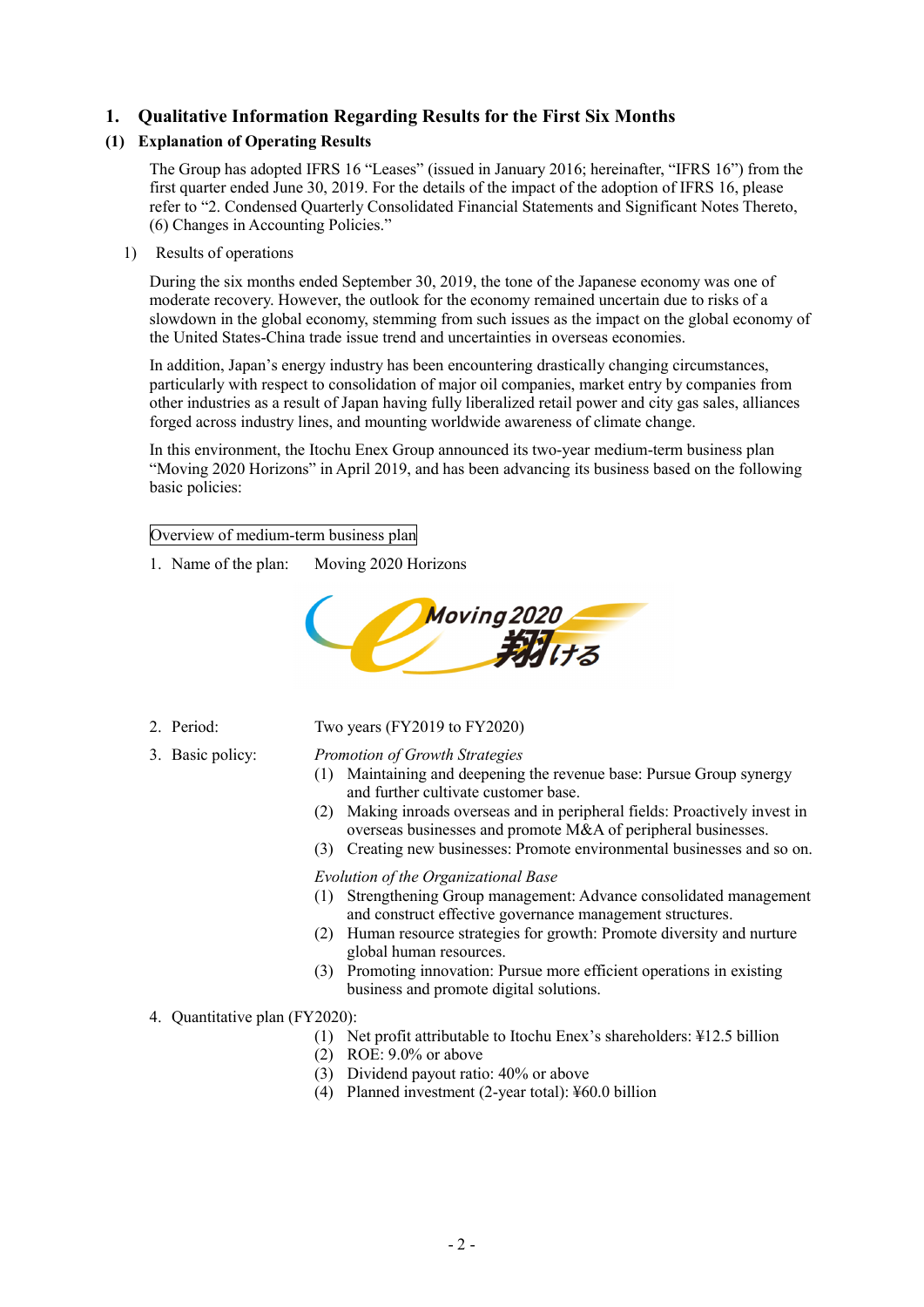The operating results for the six months ended September 30, 2019 are as follows.

Revenue was ¥439,099 million (down 7.6% year on year), due mainly to the impact resulting from the decrease in sales volumes and declining sales prices of domestic petroleum products in the Life & Industrial Energy Division.

Profit from operating activities was ¥9,527 million (up 7.2% year on year), a record-high profit, due mainly to the Life & Industrial Energy Division having secured profit margins as a result of robust sales in the retail market for petroleum products, and the increased profit in the sale of new cars in the car dealer business and increased profit margins in the electric power business of the Power & Utility Division.

Net profit attributable to Itochu Enex's shareholders was ¥5,184 million (down 4.8% year on year), due mainly to a decrease in earnings of associates accounted for by the equity method as a result of the impact of inventories, etc. in the Home-Life Division in relation to a fall in the LP gas import price.

2) Results of operations by segment

Results of operations by segment are as follows. Following the reorganization of the Group carried out on April 1, 2019, the reportable segments have changed. As part of the reorganization, the Mobility Life Department was included in the Life & Industrial Energy Division.

In line with this, the classification of reportable segments has been changed from the previous Home-Life Division, Life & Industrial Energy Division, Power & Utility Division and Mobility Life Department to the Home-Life Division, Life & Industrial Energy Division and Power & Utility Division from the first quarter ended June 30, 2019.

For that reason, the year-on-year comparisons have been recalculated based on the reportable segments as they exist after the reorganization.

As announced in the news release "Changes in Officers and Reorganization" on September 18, 2019, the Life & Industrial Energy Division was reorganized into two divisions: the Car-Life Division and Industrial Business Division as of October 1, 2019.

### **Home-Life Division**

In the Home-Life Division during the six months ended September 30, 2019, the number of customers under direct LP gas supply contracts was approximately 551,000, roughly the same level as at the end of the previous fiscal year. The volume of LP gas direct sales was similar to that of the previous year, but decreases in wholesale and auto gas volumes resulted in year-on-year declines overall. Although sales were robust, profits declined due to the impact of inventories in relation to a fall in the LP gas import price.

Regarding sales of electricity for households, the division promoted the expansion of the customer base by focusing mainly on sales of combined LP gas and electricity supply packages. As a result, the number of supply contracts increased by around 9,000 for a total of approximately 91,000. Profits rose year on year, reflecting the increase of customers.

In the industrial gas sales business and container inspection business, both sales volumes and profits posted year-on-year declines due partly to the disappearance of special factors related to nitrogen sales that buoyed results in the same period of the previous year, and partly to lower sales of carbonic acid gas caused by market conditions.

As a result of these activities, the operating results for the six months ended September 30, 2019 are as follows.

Revenue was ¥36,616 million (down 9.0% year on year), due mainly to the declining sales price caused by a fall in the import price and the decrease in the sales volume of LP gas.

Profit from operating activities was ¥618 million (down 46.3% year on year), due mainly to the impact of inventories in relation to a fall in the import price of LP gas.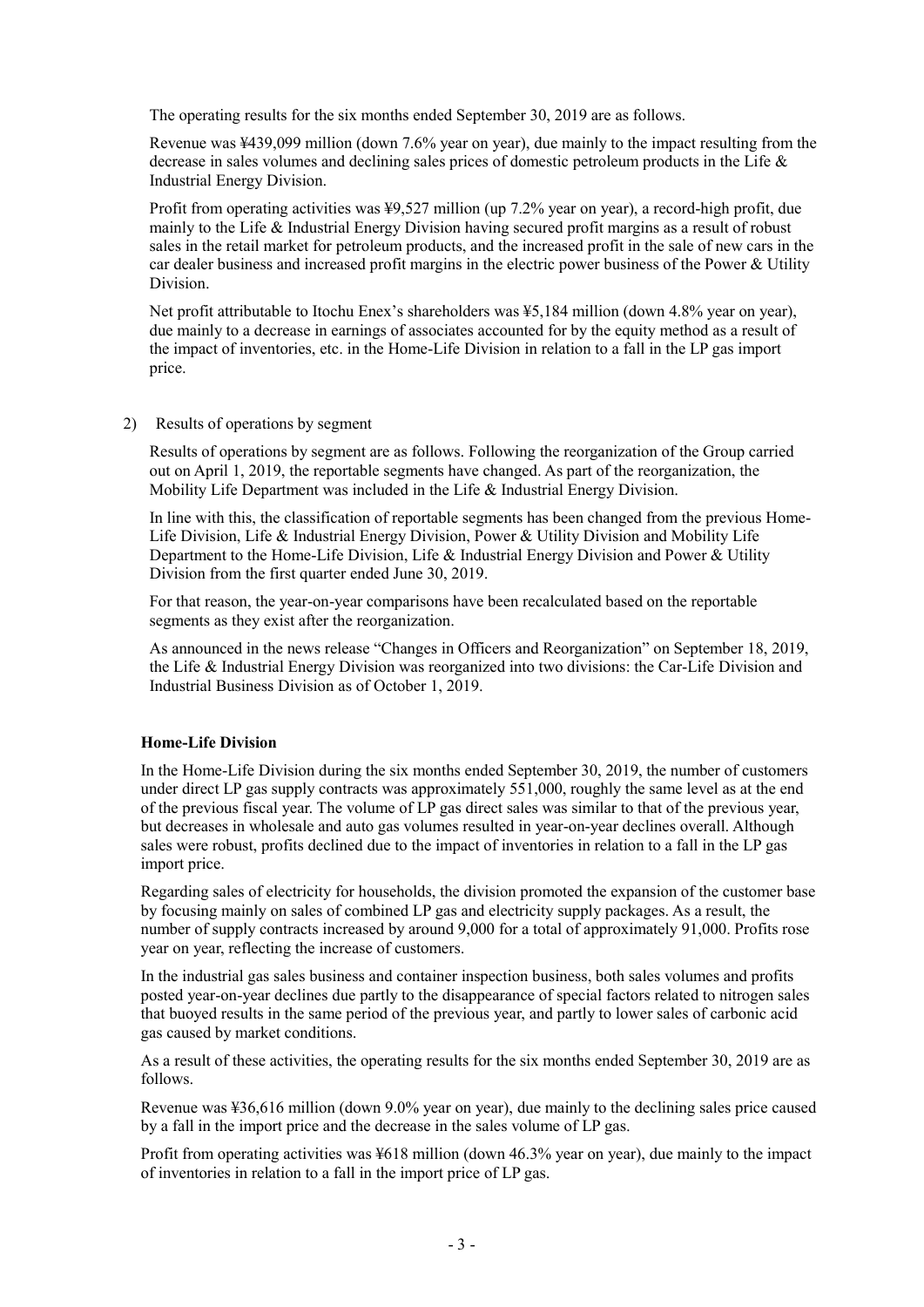Net profit attributable to Itochu Enex's shareholders was ¥224 million (down 71.2% year on year), due mainly to a decrease in earnings of associates accounted for by the equity method as a result of the impact of inventories, etc. in relation to a fall in the LP gas import price.

# **Life & Industrial Energy Division**

Looking at the Life & Industrial Energy Division during the six months ended September 30, 2019, in the Car-Life Stations (CS)\*1 business, the number of the CS was 1,742, a decrease of 24 from the end of the previous fiscal period. Sales volumes of gasoline and diesel oil recorded year-on-year declines, but that of kerosene exceeded previous-year levels due to the temperature at the beginning of the period being lower than that of the same period in the previous fiscal year. Due to a robust retail market for petroleum products, we were able to secure improved margins and profits increased year on year.

In the automotive business, our car dealer business subsidiary OSAKA CAR LIFE GROUP CO., LTD. drove strong results amid robust sales not only of new cars, such as a new DAYZ model that was launched at the end of March 2019, but also of the Note, Serena and other popular car models, leading to year-on-year growth in both sales volume and profit.

As a result of these activities, the operating results for the six months ended September 30, 2019 are as follows.

Revenue was ¥351,016 million (down 9.7% year on year), due mainly to a decrease in sales volume and declining sales prices of domestic petroleum products.

Profit from operating activities was ¥5,685 million (up 23.7% year on year), due mainly to the secured margins as a result of robust sales in the retail market for petroleum products, and the increased profit in the sale of new cars in the car dealer business.

Net profit attributable to Itochu Enex's shareholders was ¥3,160 million (up 9.8% year on year), due mainly to the same reasons as the impacts on profit from operating activities described above.

\*1 Car-Life Stations: Car-Life Stations are service stations offering multiple services provided by the Company.

### **Power & Utility Division**

Looking at the Power & Utility Division during the six months ended September 30, 2019, in the electric power business, retail electricity sales volumes decreased year on year due to a downturn in large, high-voltage power contracts for business users, and despite an increase in volume of lowvoltage power sales to households. Profit increased in comparison to the same period of the previous fiscal year as a result of improvements in margins.

In the heat supply business<sup>\*2</sup>, lower temperatures than in the same period of the previous fiscal year led to year-on-year decreases in both demand for heat and profit.

As a result of these activities, the operating results for the six months ended September 30, 2019 are as follows.

Revenue was ¥51,467 million (up 10.8% year on year), due mainly to an increase in electricity sales volume for the wholesale electricity market in the electric power business.

Profit from operating activities was ¥2,913 million (up 11.4% year on year), due mainly to the increased profit margins in the electric power business.

Net profit attributable to Itochu Enex's shareholders was ¥1,659 million (up 17.6% year on year), due mainly to the same reasons as the impacts on profit from operating activities described above.

\*2 Heat supply business: The heat supply business supplies cold and hot water for air conditioning to multiple office buildings and other buildings from a heat source plant using pipes.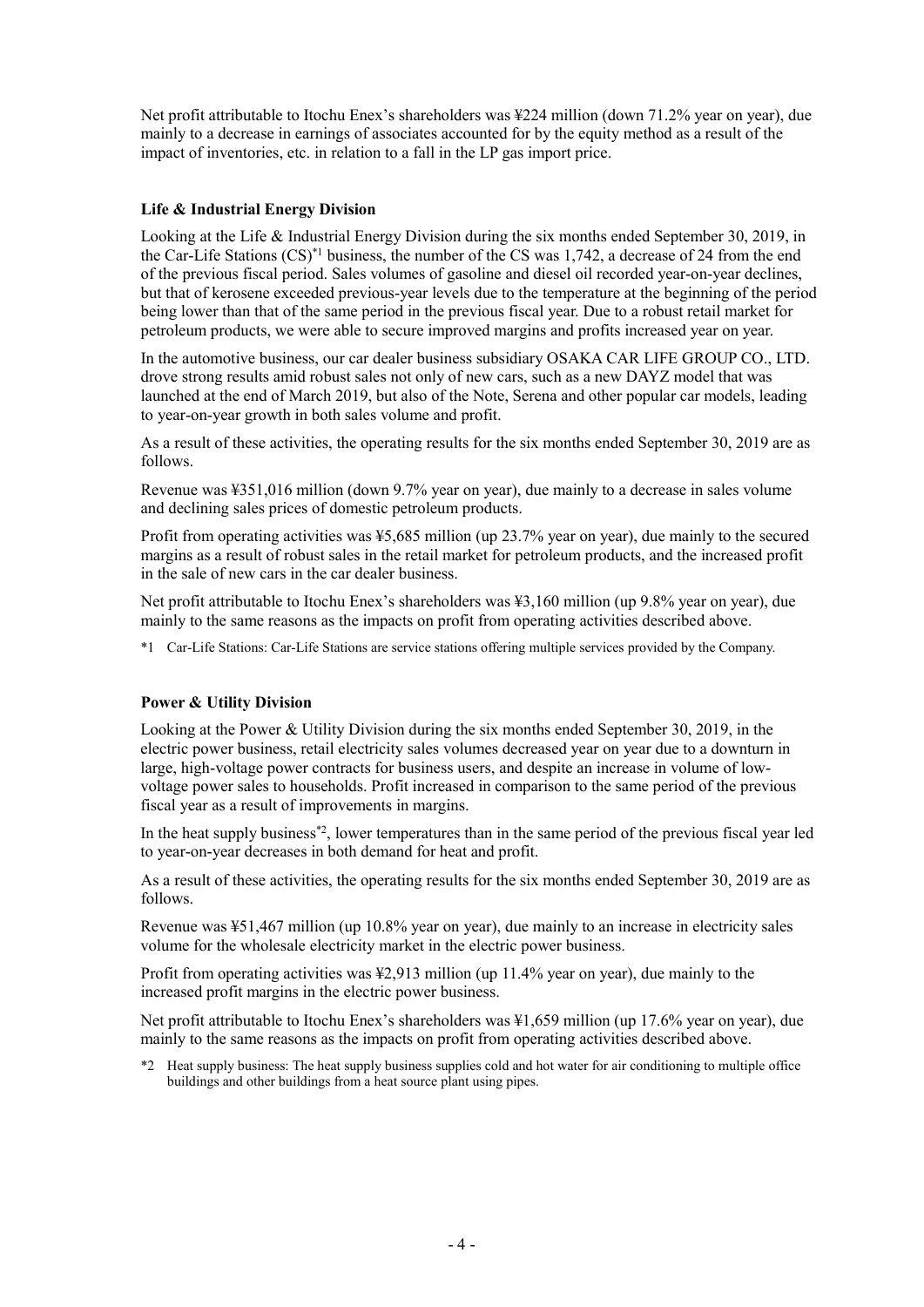### **(2) Explanation of Financial Position**

#### **Assets, liabilities and equity**

Total assets amounted to ¥409,579 million as of September 30, 2019, an increase of ¥35,206 million from March 31, 2019. This increase mainly reflected an increase in property, plant and equipment of ¥54,826 million with the application of IFRS 16. Total liabilities amounted to ¥263,191 million, an increase of ¥33,384 million from March 31, 2019, mainly due to an increase in lease liabilities of ¥54,877 million with the application of IFRS 16. Total equity totaled ¥146,388 million, an increase of ¥1,822 million from March 31, 2019, due to factors including an increase of ¥5,184 million from net profit attributable to Itochu Enex's shareholders, a decrease of ¥2,905 million by payment of cash dividends and a decrease of ¥1,535 million with the application of IFRS 16.

#### **Cash flows**

Cash and cash equivalents (net cash) totaled ¥21,385 million as of September 30, 2019, up ¥2,660 million from March 31, 2019.

#### *Cash flows from operating activities*

Operating activities provided net cash of ¥7,138 million. Major items included profit before tax of ¥9,681 million, depreciation and amortization of ¥9,630 million, and an increase in funds required for trading of ¥6,854 million. Net cash provided decreased ¥2,607 million year on year.

#### *Cash flows from investing activities*

Investing activities used net cash of ¥7,240 million. Major items included purchase of investments accounted for by the equity method of ¥2,750 million, mainly in the Power & Utility Division, and acquisition of subsidiaries of ¥5,566 million. Net cash used increased ¥5,482 million year on year.

#### *Cash flows from financing activities*

Financing activities provided net cash of ¥2,765 million. Major items included net increase in short-term borrowings of ¥17,071 million, repayments of bonds and borrowings of ¥6,133 million and repayments of lease liabilities of ¥5,238 million. Net cash provided increased ¥8,501 million year on year.

### **(3) Explanation of Consolidated Earnings Forecasts and Other Forward-Looking Statements**

Although operating performance could be affected by various factors, including crude oil prices, market conditions, changes in the weather, and the Japanese government's energy policy, we have not revised our full-year consolidated earnings forecasts announced on April 26, 2019.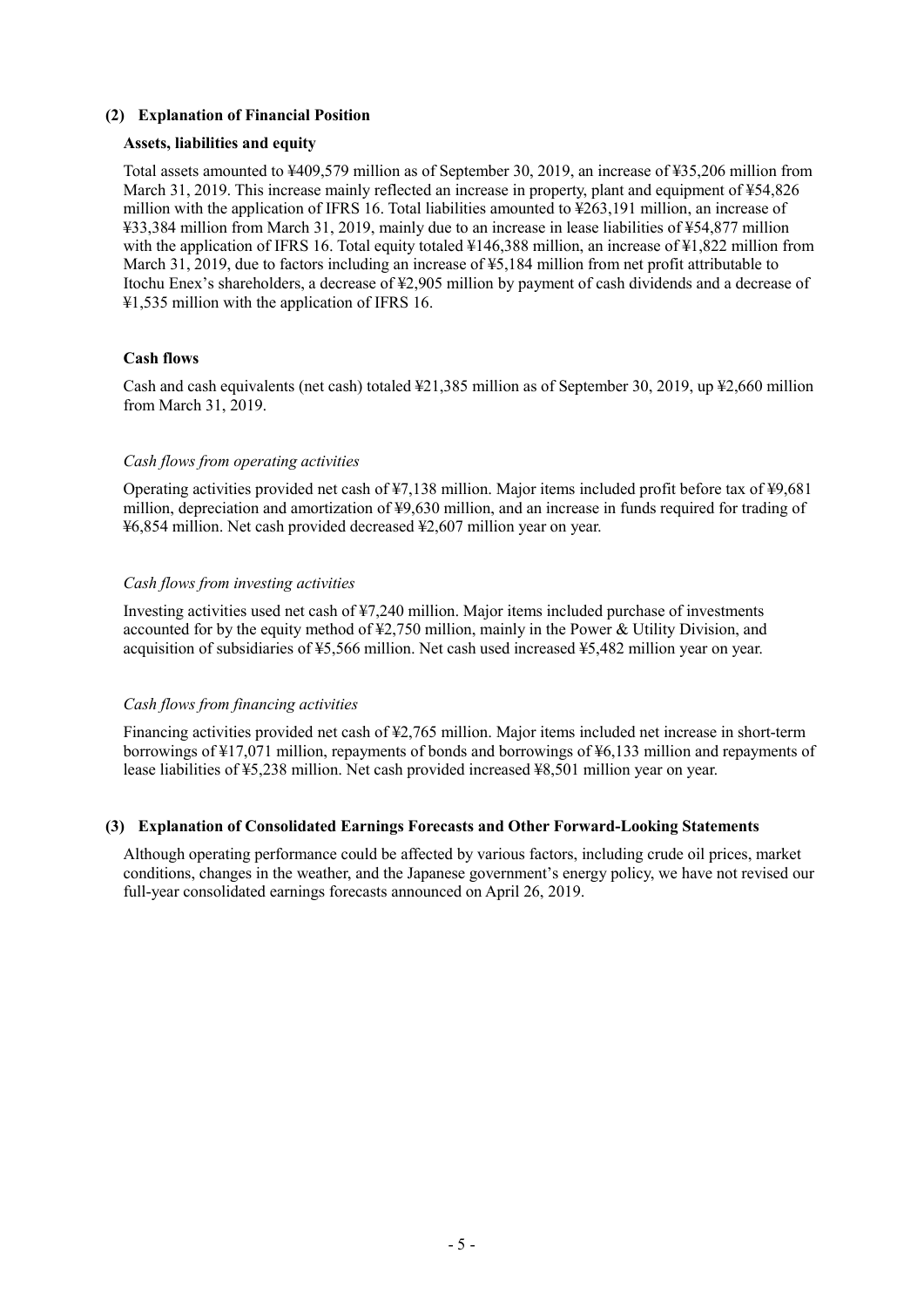# **2. Condensed Quarterly Consolidated Financial Statements and Significant Notes Thereto**

|                                                     |                | (Millions of yen)  |
|-----------------------------------------------------|----------------|--------------------|
|                                                     | As of          | As of              |
|                                                     | March 31, 2019 | September 30, 2019 |
| <b>ASSETS</b>                                       |                |                    |
| Current assets                                      |                |                    |
| Cash and cash equivalents                           | 18,725         | 21,385             |
| Trade receivables                                   | 106,165        | 88,488             |
| Other current financial assets                      | 36,034         | 33,869             |
| Inventories                                         | 33,053         | 28,387             |
| Income taxes receivable                             | 2,533          |                    |
| Trade advances paid                                 | 111            | 158                |
| Other current assets                                | 3,154          | 2,246              |
| Total current assets                                | 199,775        | 174,533            |
| Non-current assets                                  |                |                    |
| Investments accounted for by the equity method      | 29,441         | 31,832             |
| Other investments                                   | 4,186          | 4,197              |
| Non-current financial assets other than investments | 11,292         | 11,482             |
| Property, plant and equipment                       | 87,599         | 142,425            |
| Investment property                                 | 9,819          | 12,962             |
| Goodwill                                            | 521            | 521                |
| Intangible assets                                   | 20,091         | 19,992             |
| Deferred tax assets                                 | 9,913          | 9,777              |
| Other non-current assets                            | 1,736          | 1,858              |
| Total non-current assets                            | 174,598        | 235,046            |
| Total assets                                        | 374,373        | 409,579            |

# **(1) Condensed Quarterly Consolidated Statement of Financial Position**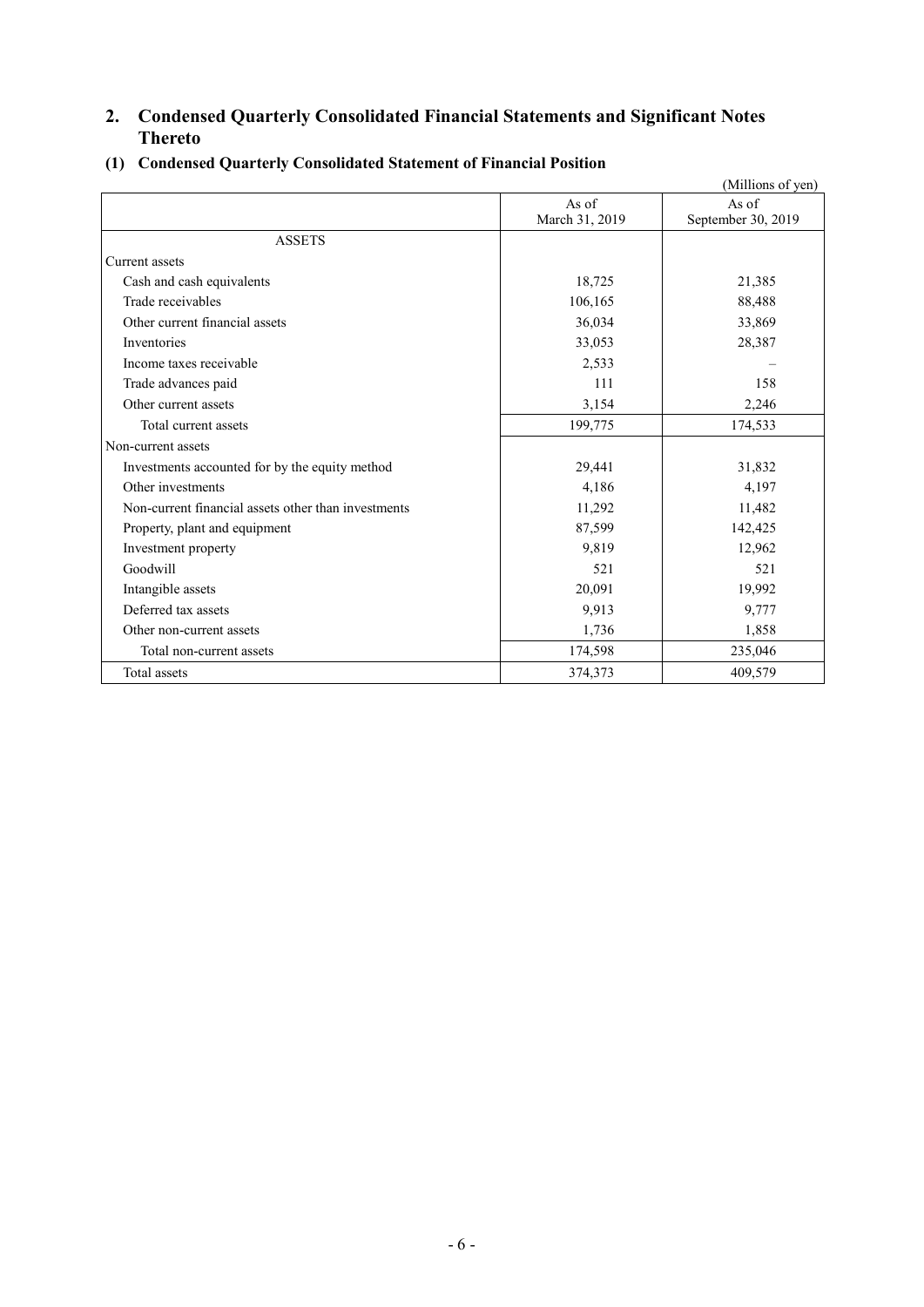|                                               |                         | (Millions of yen)           |
|-----------------------------------------------|-------------------------|-----------------------------|
|                                               | As of<br>March 31, 2019 | As of<br>September 30, 2019 |
| <b>LIABILITIES AND EQUITY</b>                 |                         |                             |
| <b>Current liabilities</b>                    |                         |                             |
| Short-term bonds and borrowings               | 11,217                  | 26,023                      |
| Trade payables                                | 121,677                 | 92,377                      |
| Lease liabilities                             |                         | 9,571                       |
| Other current financial liabilities           | 7,905                   | 6,049                       |
| Income taxes payable                          | 3,193                   | 2,896                       |
| Advances from customers                       | 9,651                   | 9,542                       |
| Other current liabilities                     | 11,820                  | 10,155                      |
| Total current liabilities                     | 165,463                 | 156,613                     |
| Non-current liabilities                       |                         |                             |
| Non-current bonds and borrowings              | 22,893                  | 18,997                      |
| Lease liabilities                             |                         | 56,447                      |
| Other non-current financial liabilities       | 23,531                  | 13,872                      |
| Non-current liabilities for employee benefits | 9,936                   | 10,021                      |
| Deferred tax liabilities                      | 2,287                   | 1,732                       |
| Provisions                                    | 5,462                   | 5,292                       |
| Other non-current liabilities                 | 235                     | 217                         |
| Total non-current liabilities                 | 64,344                  | 106,578                     |
| <b>Total liabilities</b>                      | 229,807                 | 263,191                     |
| Equity                                        |                         |                             |
| Common stock                                  | 19,878                  | 19,878                      |
| Capital surplus                               | 18,922                  | 18,919                      |
| Retained earnings                             | 86,769                  | 88,321                      |
| Other components of equity                    | (1,406)                 | (1,582)                     |
| Treasury stock                                | (1,873)                 | (1,870)                     |
| Total shareholders' equity                    | 122,290                 | 123,666                     |
| Non-controlling interests                     | 22,276                  | 22,722                      |
| Total equity                                  | 144,566                 | 146,388                     |
| Total liabilities and equity                  | 374,373                 | 409,579                     |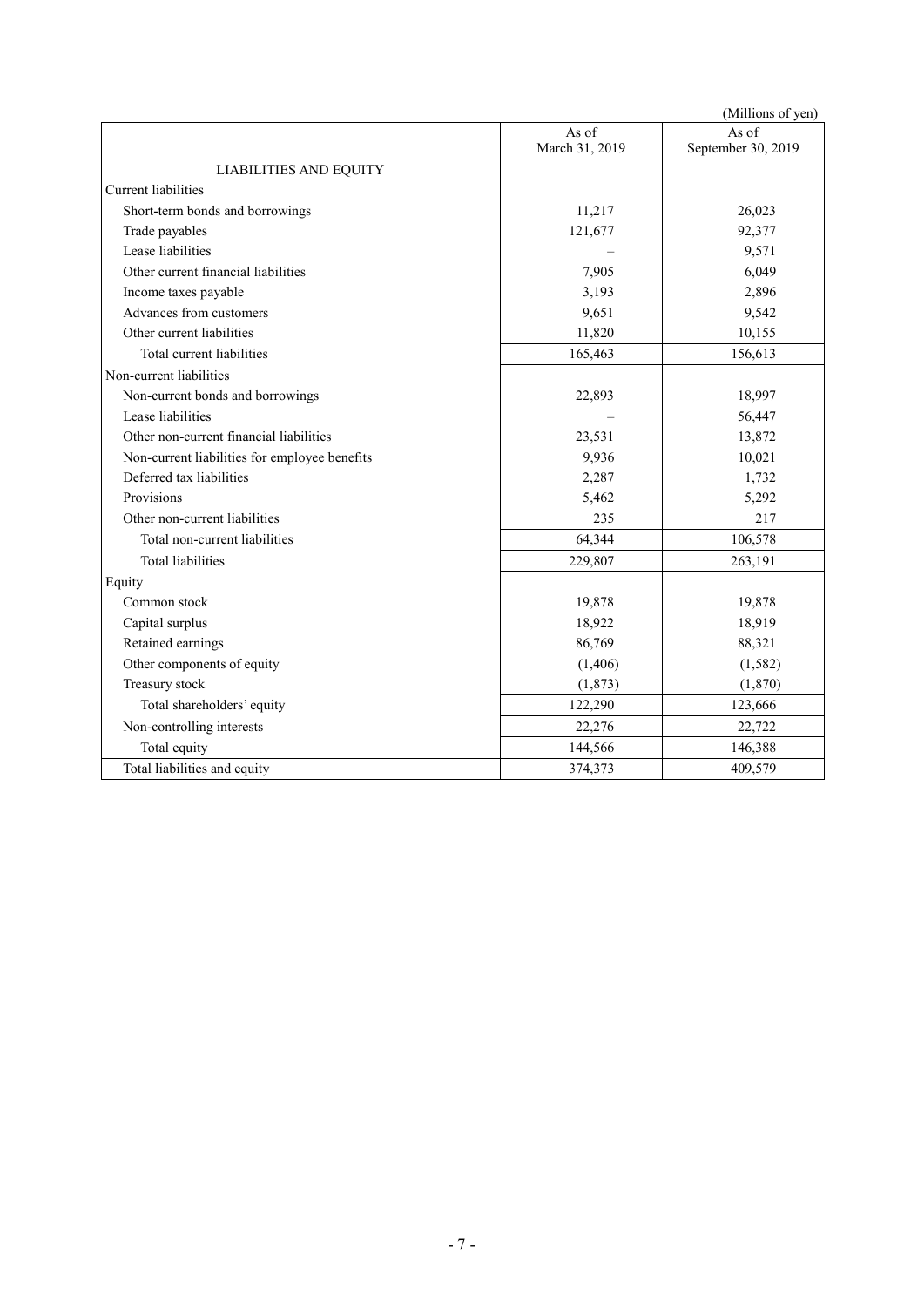# **(2) Condensed Quarterly Consolidated Statement of Comprehensive Income**

|                                                                    |                                        | (Millions of yen)                      |
|--------------------------------------------------------------------|----------------------------------------|----------------------------------------|
|                                                                    | Six months ended<br>September 30, 2018 | Six months ended<br>September 30, 2019 |
| Revenue                                                            | 475,378                                | 439,099                                |
| Cost of sales                                                      | (434, 045)                             | (396, 818)                             |
| Gross profit                                                       | 41,333                                 | 42,281                                 |
| Other income and expense                                           |                                        |                                        |
| Selling, general and administrative expenses                       | (32,524)                               | (33,044)                               |
| Profit (loss) from tangible assets, intangible assets and goodwill | (186)                                  | 69                                     |
| Other $-$ net                                                      | 261                                    | 221                                    |
| Total other income and expense                                     | (32, 449)                              | (32,754)                               |
| Profit from operating activities                                   | 8,884                                  | 9,527                                  |
| Financial income and costs                                         |                                        |                                        |
| Interest income                                                    | 42                                     | 28                                     |
| Dividends received                                                 | 53                                     | 64                                     |
| Interest expense                                                   | (438)                                  | (574)                                  |
| Other financial income and costs – net                             | (5)                                    | (27)                                   |
| Total financial income and costs                                   | (348)                                  | (509)                                  |
| Share of profit of investments accounted for by the equity method  | 856                                    | 663                                    |
| Profit before tax                                                  | 9,392                                  | 9,681                                  |
| Income tax expense                                                 | (2,830)                                | (3,213)                                |
| Net profit                                                         | 6,562                                  | 6,468                                  |
| Net profit attributable to:                                        |                                        |                                        |
| Net profit attributable to Itochu Enex's shareholders              | 5,447                                  | 5,184                                  |
| Net profit attributable to non-controlling interests               | 1,115                                  | 1,284                                  |
| Total                                                              | 6,562                                  | 6,468                                  |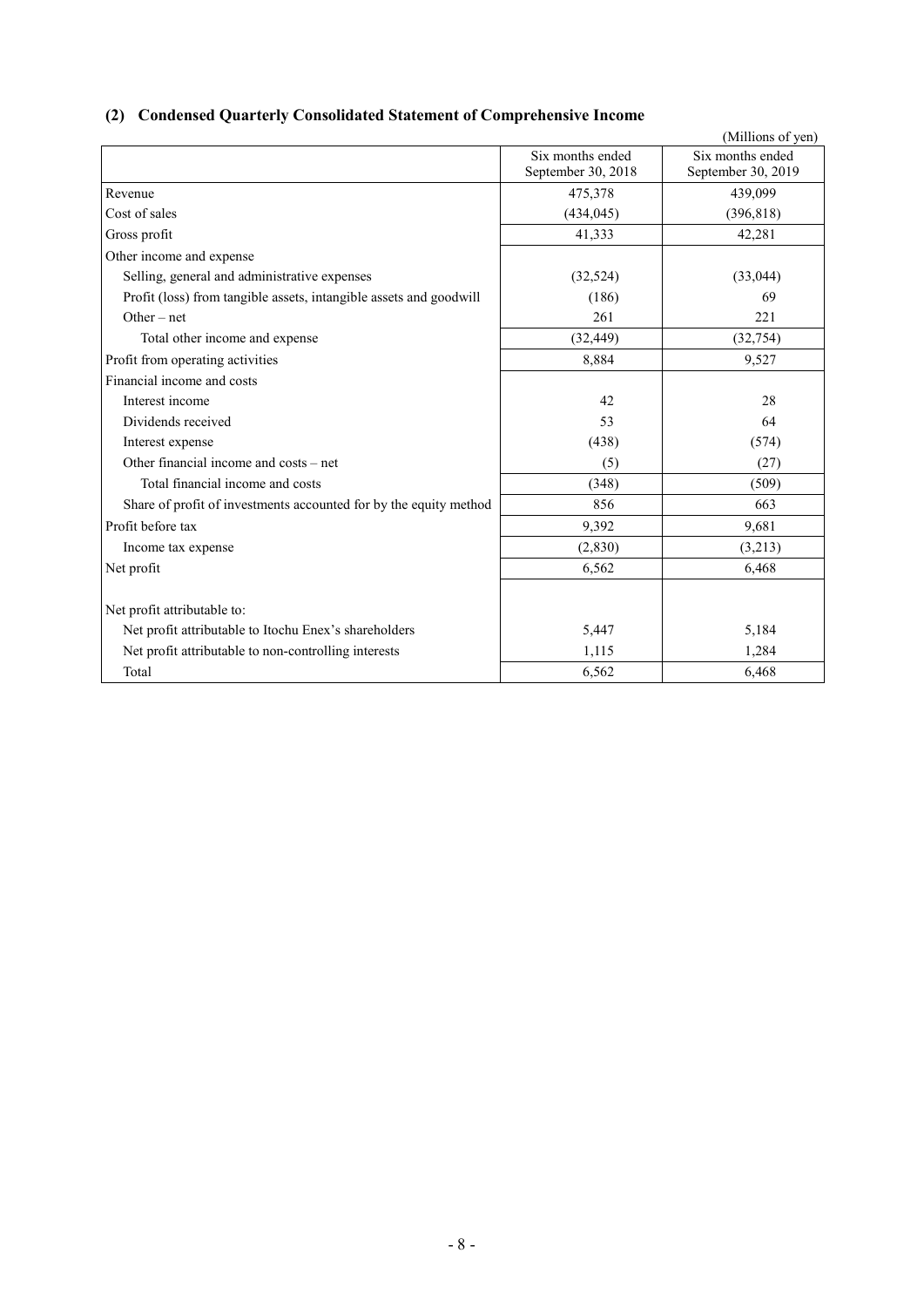|                                                                                 |                                        | (Millions of yen)                      |
|---------------------------------------------------------------------------------|----------------------------------------|----------------------------------------|
|                                                                                 | Six months ended<br>September 30, 2018 | Six months ended<br>September 30, 2019 |
| Other comprehensive income, net of tax effect                                   |                                        |                                        |
| Items that will not be reclassified to profit or loss                           |                                        |                                        |
| <b>FVTOCI</b> financial assets                                                  | 244                                    | 54                                     |
| Other comprehensive income of investments accounted for by the<br>equity method | (1)                                    | 23                                     |
| Items that may be reclassified to profit or loss                                |                                        |                                        |
| Exchange differences on translating foreign operations                          | (11)                                   | (2)                                    |
| Cash flow hedges                                                                | 64                                     | 15                                     |
| Other comprehensive income of investments accounted for by the<br>equity method | 222                                    | (266)                                  |
| Total other comprehensive income, net of tax effect                             | 518                                    | (176)                                  |
| Comprehensive income                                                            | 7,080                                  | 6,292                                  |
| Comprehensive income attributable to:                                           |                                        |                                        |
| Comprehensive income attributable to Itochu Enex's shareholders                 | 5,965                                  | 5,008                                  |
| Comprehensive income attributable to non-controlling interests                  | 1,115                                  | 1,284                                  |
| Total                                                                           | 7,080                                  | 6,292                                  |
|                                                                                 |                                        | (Yen)                                  |
|                                                                                 |                                        |                                        |

| Earnings per share attributable to Itochu Enex's shareholders |                                |                          |
|---------------------------------------------------------------|--------------------------------|--------------------------|
| Basic                                                         | 48.25                          | 45.93                    |
| <b>Diluted</b>                                                | $\qquad \qquad \longleftarrow$ | $\overline{\phantom{0}}$ |

|                                                            |             | - -----<br>Mil<br>ven<br>10ns |
|------------------------------------------------------------|-------------|-------------------------------|
| Total<br>transactions<br>tradıng<br>------ <i>----</i> --- | 606.<br>-44 | ⊸⊿ ∾<br>, 4<br>−г∪.<br>1 I J  |

(Note) Total trading transactions are presented in accordance with the Japanese accounting practices. This item is voluntarily disclosed by the Company for investors' convenience and is not required to be disclosed under International Financial Reporting Standards ("IFRSs").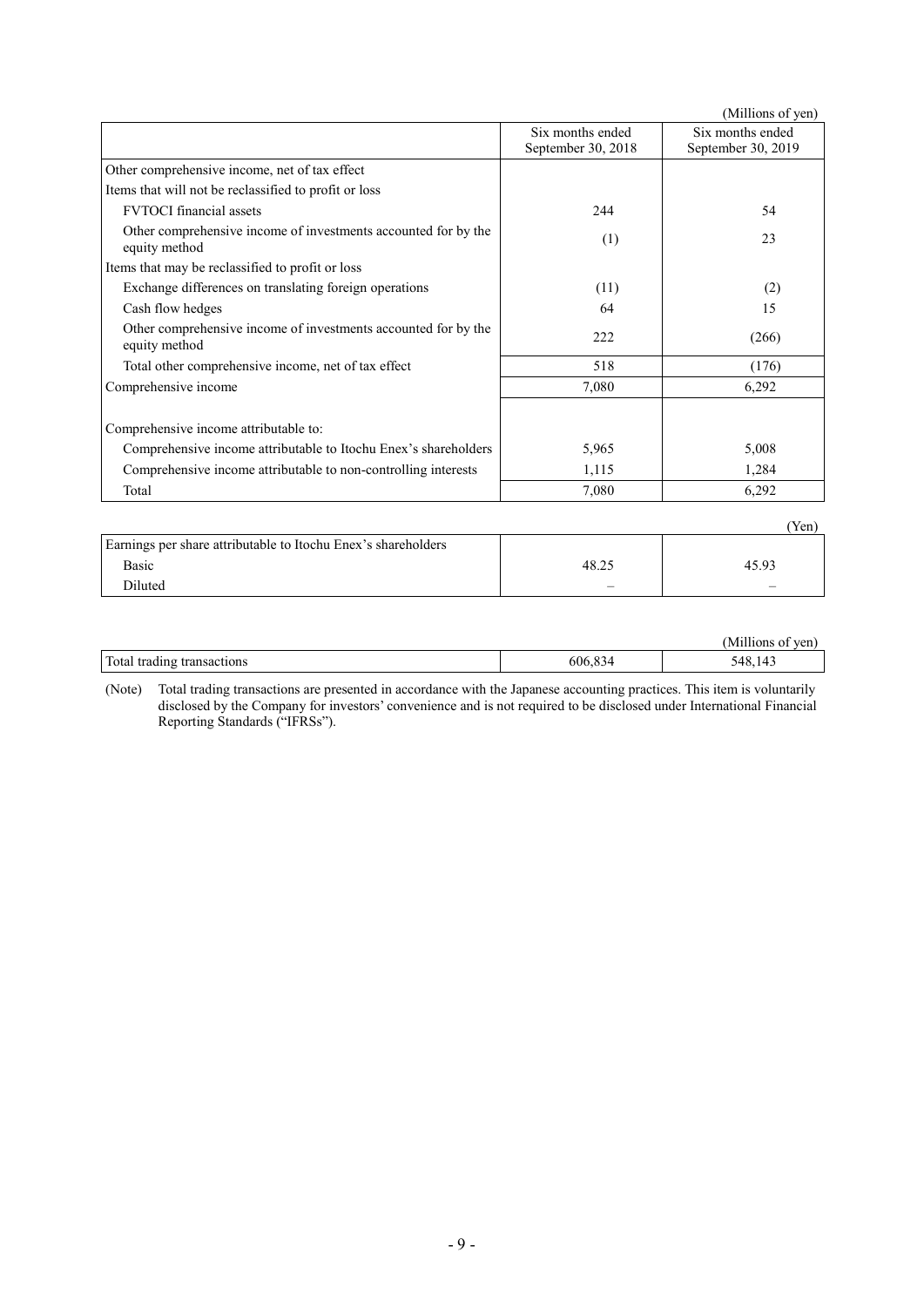# **(3) Condensed Quarterly Consolidated Statement of Changes in Equity**

Six months ended September 30, 2018

| $\overline{\text{S1X}}$ inomis ended september 30, 2018                             |                 |                    |                      |                                  |                   |                                  |                                  | (Millions of yen) |
|-------------------------------------------------------------------------------------|-----------------|--------------------|----------------------|----------------------------------|-------------------|----------------------------------|----------------------------------|-------------------|
|                                                                                     |                 |                    |                      | Shareholders' equity             |                   |                                  |                                  |                   |
|                                                                                     | Common<br>stock | Capital<br>surplus | Retained<br>earnings | Other<br>components<br>of equity | Treasury<br>stock | Total<br>shareholders'<br>equity | Non-<br>controlling<br>interests | Total equity      |
| Balance at April 1, 2018                                                            | 19,878          | 18,892             | 80,352               | (1,145)                          | (1,873)           | 116,104                          | 20,962                           | 137,066           |
| Net profit                                                                          |                 |                    | 5,447                |                                  |                   | 5,447                            | 1,115                            | 6,562             |
| Other comprehensive<br>income                                                       |                 |                    |                      | 518                              |                   | 518                              | $\mathbf{0}$                     | 518               |
| Comprehensive income                                                                |                 |                    | 5,447                | 518                              |                   | 5,965                            | 1,115                            | 7,080             |
| Transactions with owners                                                            |                 |                    |                      |                                  |                   |                                  |                                  |                   |
| Cash dividends                                                                      |                 |                    | (2,712)              |                                  |                   | (2,712)                          | (459)                            | (3,171)           |
| Changes due to additional<br>acquisitions and sales of<br>interests in subsidiaries |                 |                    |                      |                                  |                   |                                  | (0)                              | (0)               |
| Transfer from other<br>components of equity to<br>retained earnings                 |                 |                    | (1)                  | 1                                |                   |                                  |                                  |                   |
| Purchase and disposal of<br>treasury stock                                          |                 |                    |                      |                                  | (0)               | (0)                              |                                  | (0)               |
| Share-based payments                                                                |                 | 3                  |                      |                                  |                   | 3                                |                                  | 3                 |
| Balance at September 30,<br>2018                                                    | 19,878          | 18,895             | 83,086               | (626)                            | (1,873)           | 119,360                          | 21,618                           | 140,978           |

Six months ended September 30, 2019

# (Millions of yen)

|                                                                                     | Shareholders' equity |                    |                      |                                  |                   |                                  |                                  |              |
|-------------------------------------------------------------------------------------|----------------------|--------------------|----------------------|----------------------------------|-------------------|----------------------------------|----------------------------------|--------------|
|                                                                                     | Common<br>stock      | Capital<br>surplus | Retained<br>earnings | Other<br>components<br>of equity | Treasury<br>stock | Total<br>shareholders'<br>equity | Non-<br>controlling<br>interests | Total equity |
| Balance at April 1, 2019                                                            | 19,878               | 18,922             | 86,769               | (1,406)                          | (1,873)           | 122,290                          | 22,276                           | 144,566      |
| Cumulative effect of<br>accounting change                                           |                      |                    | (1,146)              |                                  |                   | (1,146)                          | (389)                            | (1,535)      |
| Restated balance                                                                    | 19,878               | 18,922             | 85,623               | (1,406)                          | (1,873)           | 121,144                          | 21,887                           | 143,031      |
| Net profit                                                                          |                      |                    | 5,184                |                                  |                   | 5,184                            | 1,284                            | 6,468        |
| Other comprehensive<br>income                                                       |                      |                    |                      | (176)                            |                   | (176)                            | (0)                              | (176)        |
| Comprehensive income                                                                |                      |                    | 5,184                | (176)                            |                   | 5,008                            | 1,284                            | 6,292        |
| Transactions with owners                                                            |                      |                    |                      |                                  |                   |                                  |                                  |              |
| Cash dividends                                                                      |                      |                    | (2,486)              |                                  |                   | (2,486)                          | (419)                            | (2,905)      |
| Changes due to additional<br>acquisitions and sales of<br>interests in subsidiaries |                      |                    |                      |                                  |                   |                                  | (30)                             | (30)         |
| Transfer from other<br>components of equity to<br>retained earnings                 |                      |                    |                      |                                  |                   |                                  |                                  |              |
| Purchase and disposal of<br>treasury stock                                          |                      |                    |                      |                                  | (0)               | (0)                              |                                  | (0)          |
| Share-based payments                                                                |                      | (3)                |                      |                                  | $\overline{3}$    |                                  |                                  |              |
| Balance at September 30,<br>2019                                                    | 19,878               | 18,919             | 88,321               | (1,582)                          | (1,870)           | 123,666                          | 22,722                           | 146,388      |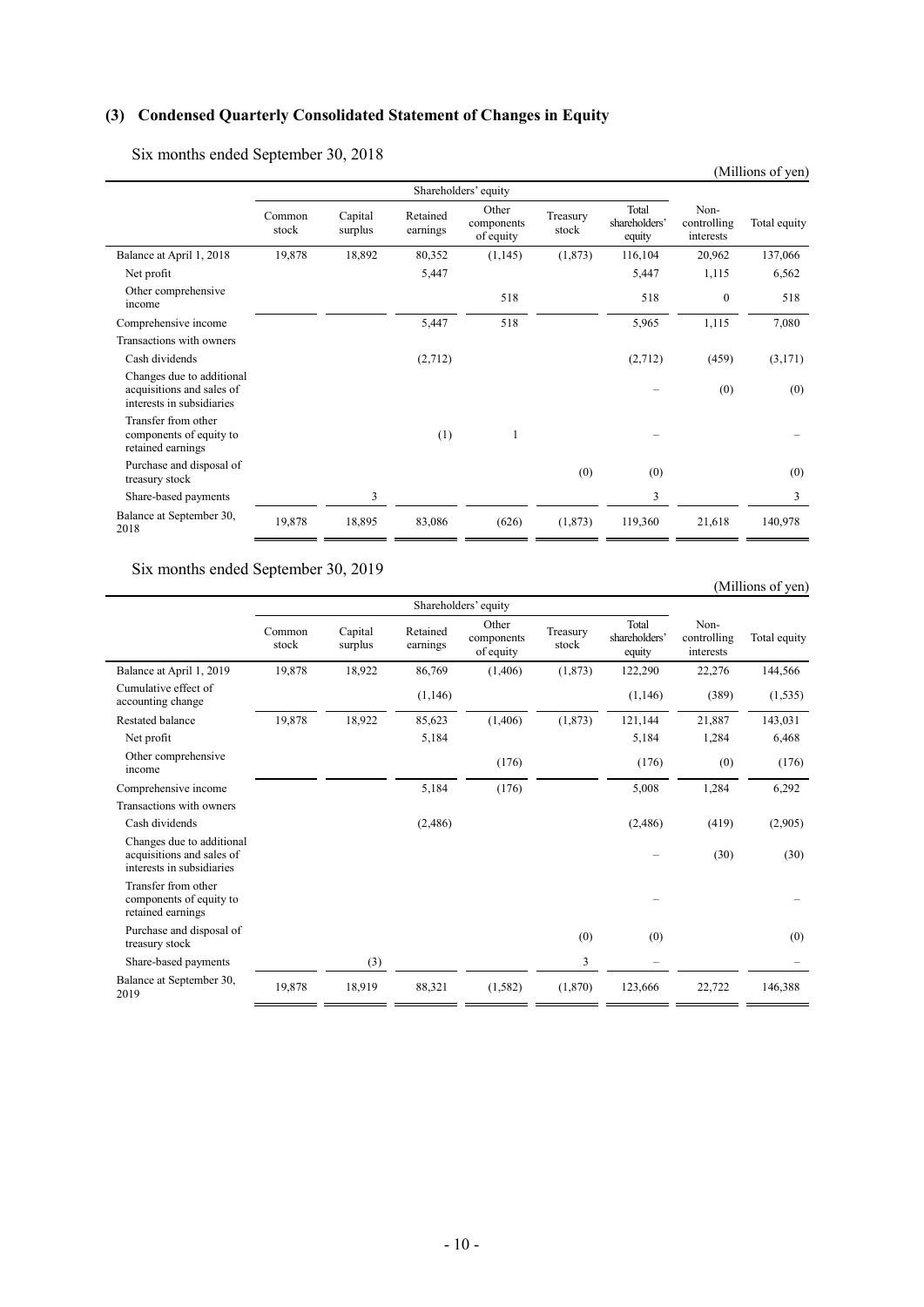# **(4) Condensed Quarterly Consolidated Statement of Cash Flows**

|                                                                                   |                                        | (Millions of yen)                      |
|-----------------------------------------------------------------------------------|----------------------------------------|----------------------------------------|
|                                                                                   | Six months ended<br>September 30, 2018 | Six months ended<br>September 30, 2019 |
| Cash flows from operating activities                                              |                                        |                                        |
| Profit before tax                                                                 | 9,392                                  | 9,681                                  |
| Depreciation and amortization                                                     | 5,018                                  | 9,630                                  |
| Loss (profit) from tangible assets, intangible assets and goodwill                | 186                                    | (69)                                   |
| Financial income and costs                                                        | 348                                    | 509                                    |
| Share of profit of investments accounted for by the equity method                 | (856)                                  | (663)                                  |
| Decrease in trade receivables                                                     | 5,306                                  | 17,779                                 |
| Decrease (increase) in inventories                                                | (2,002)                                | 4,666                                  |
| Decrease in trade payables                                                        | (194)                                  | (29, 299)                              |
| Other $-$ net                                                                     | (3, 539)                               | (4,214)                                |
| Dividends received                                                                | 268                                    | 634                                    |
| Interest received                                                                 | 28                                     | 17                                     |
| Interest expense                                                                  | (413)                                  | (572)                                  |
| Income taxes paid                                                                 | (3,797)                                | (3, 494)                               |
| Income taxes refund                                                               |                                        | 2,533                                  |
| Net cash flows provided by operating activities                                   | 9,745                                  | 7,138                                  |
| Cash flows from investing activities                                              |                                        |                                        |
| Purchase of investments accounted for by the equity method                        | (1, 486)                               | (2,750)                                |
| Proceeds from sales of investments accounted for by the equity<br>method          |                                        | 4                                      |
| Purchase of investments                                                           | (51)                                   | (65)                                   |
| Proceeds from sales of investments                                                | 35                                     | 60                                     |
| Acquisition of subsidiaries, net of cash acquired                                 |                                        | (5,566)                                |
| Payment for loans receivable                                                      | (447)                                  | (359)                                  |
| Collection of loans receivable                                                    | 311                                    | 515                                    |
| Payments for purchase of property, plant and equipment and<br>investment property | (5,381)                                | (5,082)                                |
| Proceeds from sales of property, plant and equipment and<br>investment property   | 654                                    | 536                                    |
| Purchase of intangible assets                                                     | (448)                                  | (633)                                  |
| Proceeds from sales of intangible assets                                          | 32                                     | 5                                      |
| Decrease in deposits paid - net                                                   | 4,999                                  | 5,500                                  |
| $Other - net$                                                                     | 24                                     | 595                                    |
| Net cash flows used in investing activities                                       | (1,758)                                | (7,240)                                |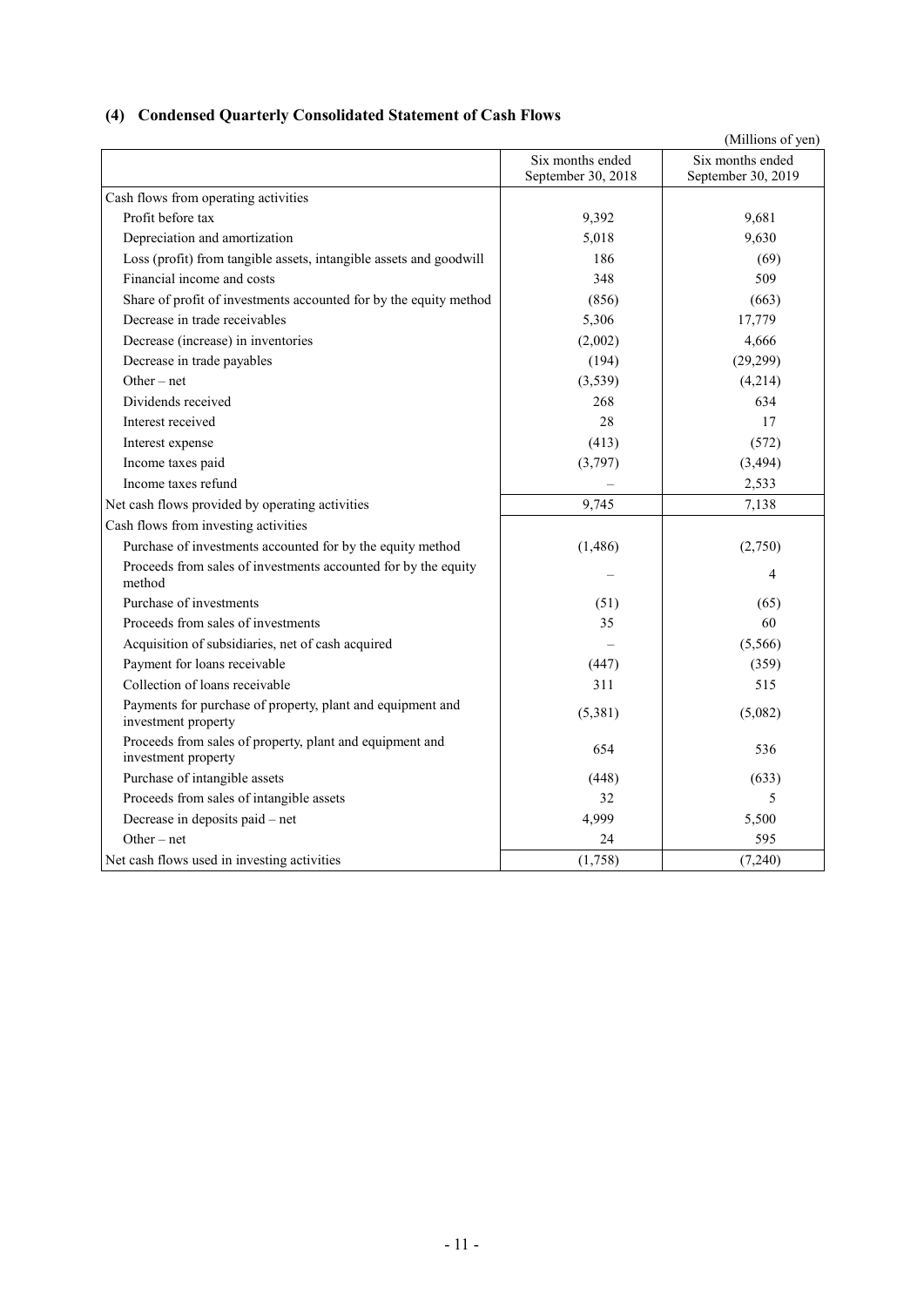|                                                                                                     |                                        | (Millions of yen)                      |
|-----------------------------------------------------------------------------------------------------|----------------------------------------|----------------------------------------|
|                                                                                                     | Six months ended<br>September 30, 2018 | Six months ended<br>September 30, 2019 |
| Cash flows from financing activities                                                                |                                        |                                        |
| Repayments of bonds and borrowings                                                                  | (1,858)                                | (6,133)                                |
| Repayments of lease liabilities                                                                     |                                        | (5,238)                                |
| Net increase (decrease) in short-term borrowings                                                    | (706)                                  | 17,071                                 |
| Payments for additional acquisitions of interests in subsidiaries<br>from non-controlling interests |                                        | (30)                                   |
| Cash dividends paid to Itochu Enex's shareholders                                                   | (2,712)                                | (2, 486)                               |
| Cash dividends paid to non-controlling interests                                                    | (459)                                  | (419)                                  |
| Purchase of treasury stock                                                                          | (0)                                    | (0)                                    |
| Other                                                                                               | (1)                                    |                                        |
| Net cash flows provided by (used in) financing activities                                           | (5,736)                                | 2,765                                  |
| Net increase in cash and cash equivalents                                                           | 2,251                                  | 2,663                                  |
| Cash and cash equivalents at the beginning of the period                                            | 22,573                                 | 18,725                                 |
| Effect of exchange rate changes on cash and cash equivalents                                        | 26                                     | (3)                                    |
| Cash and cash equivalents at the end of the period                                                  | 24,850                                 | 21,385                                 |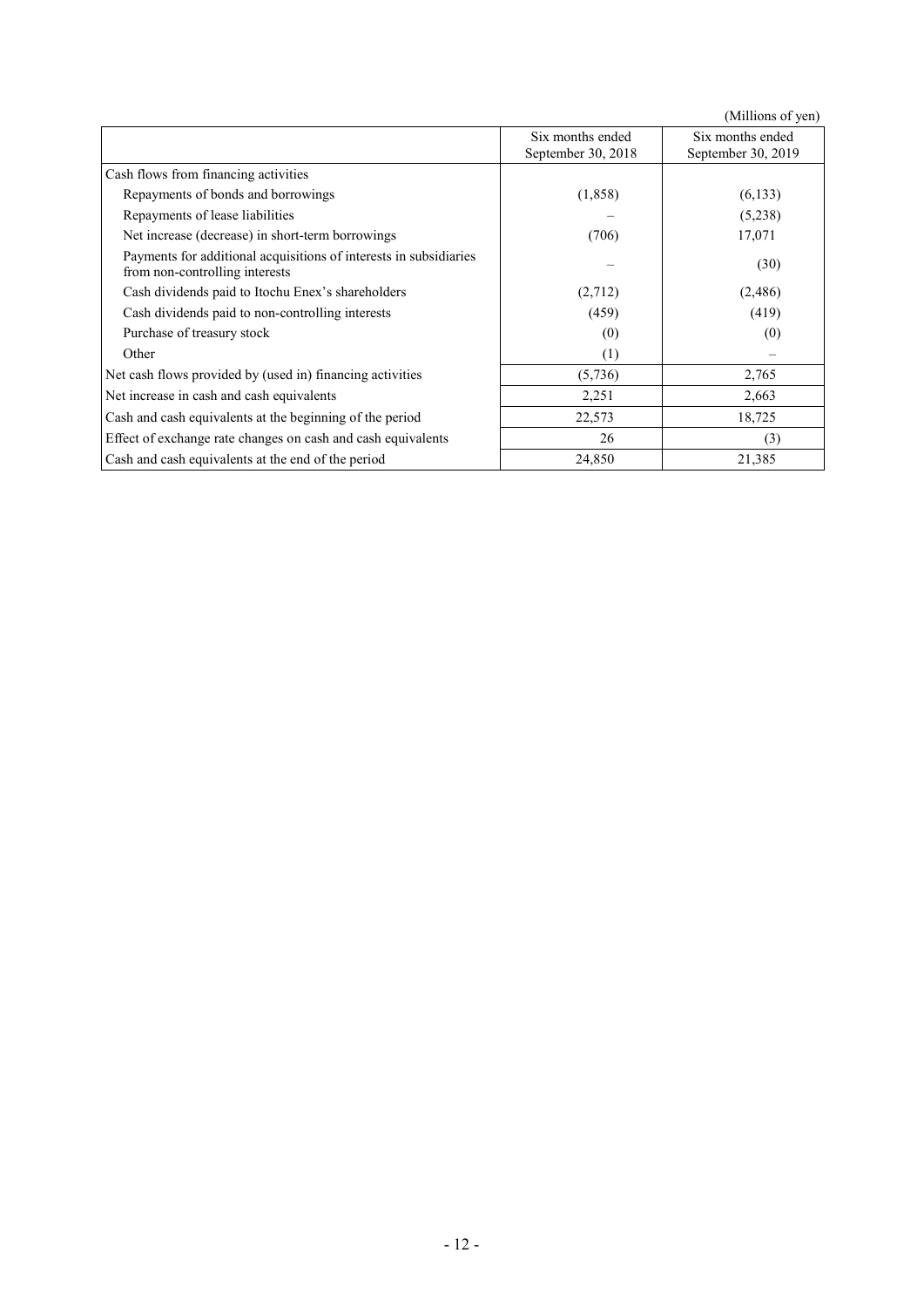### **(5) Notes on Uncertainties of Entity's Ability to Continue as Going Concern**

No items to report.

# **(6) Changes in Accounting Policies**

From the first quarter ended June 30, 2019, the following standard has been applied.

| Standard | Title  | Description of new/amended<br>standards or interpretations |
|----------|--------|------------------------------------------------------------|
| LIFRS 16 | Leases | Amendments to accounting for<br>lease contracts            |

Following the application of IFRS 16, for leases as lessee in cases where the contract is a lease or contains a lease, right-of-use assets and lease liabilities are recorded in the condensed quarterly consolidated statement of financial position on the commencement date of the lease.

Lease liabilities are measured using the present value of unpaid lease payments. Lease payments are allocated to financial costs and repayments of lease liabilities based on the effective interest method with financial costs recognized in the condensed quarterly consolidated statement of comprehensive income.

Right-of-use assets are measured at cost, with the acquisition cost on the commencement date of the lease being determined, and the asset being depreciated thereafter using the straight-line method over the period from the commencement date to the end of the asset's useful life or of the lease term, whichever is the shorter.

Furthermore, the Group has not recognized right-of-use assets and lease liabilities for leases of intangible assets, short-term leases with a lease term of less than 12 months, and leases for low-value assets. Lease payments related to the above are recognized as expense on either a straight-line basis or some other systematic basis to the total lease payments over the lease term.

In accordance with the transition under IFRS 16 upon its application, the Group has recognized the cumulative effect of initially applying IFRS 16 as an adjustment to the opening balance of retained earnings for the first quarter ended June 30, 2019. The weighted average of the lessee's incremental borrowing rate applied to lease liabilities recognized in the condensed quarterly consolidated statement of financial position as of the date of initial application of the standard is 0.5%.

A schedule reconciling the operating lease contracts disclosed as of the end of the previous fiscal year under IAS 17 "Leases" (hereinafter, "IAS 17") and the lease liabilities recognized in the condensed quarterly consolidated statement of financial position as of the date of initial application of the standard is provided below.

|                                                                                  | Amount            |
|----------------------------------------------------------------------------------|-------------------|
|                                                                                  | (Millions of yen) |
| Noncancelable operating lease contracts disclosed (March 31, 2019)               | 6,168             |
| Operating leases discounted using the incremental borrowing rate (April 1, 2019) | 6,096             |
| Finance lease obligations disclosed (March 31, 2019)                             | 11,141            |
| Cancelable operating lease contracts, etc.                                       | 48,132            |
| Lease liabilities as of April 1, 2019                                            | 65,369            |

In applying IFRS 16, the Group has elected to apply the practical expedient provided in paragraph C3 of IFRS 16 to grandfather the assessment of whether a contract contains a lease under IAS 17 and IFRIC 4 "Determining whether an Arrangement contains a Lease."

With regard to leases previously classified as operating leases under IAS 17, these were recognized as right-of-use assets and lease liabilities on the date of initial application of IFRS 16, with lease liabilities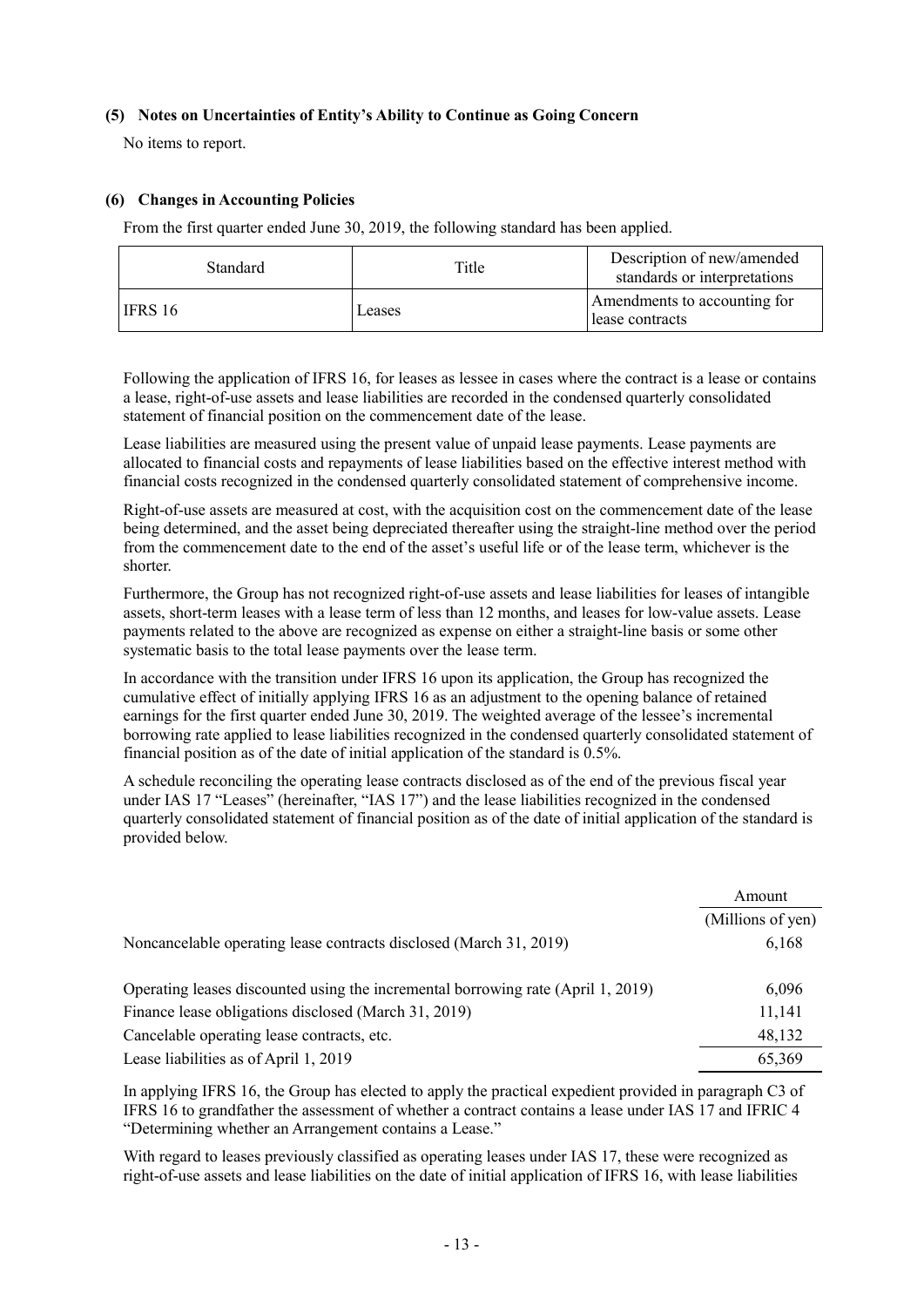measured using the present value of unpaid lease payments at commencement, discounted by the lessee's incremental borrowing rate as of the initial application of the standard. In addition, with regard to leases that were previously classified as finance leases under IAS 17, the book values of right-of-use assets and lease liabilities at the date of initial application of the standard are measured at the book value of lease assets and lease obligations respectively on the day directly before the date of initial application, based on IAS 17.

As a result, total assets increased by ¥52,692 million, lease liabilities increased by ¥54,228 million, while retained earnings decreased by ¥1,146 million as of the beginning of the first quarter ended June 30, 2019.

In relation to the application of IFRS 16, the Group has elected to use the following practical expedients.

- Initial direct costs are excluded from the measurement of right-of-use assets performed at the date of the initial application of the standard.
- When computing the lease term in cases where the contract contains an option to extend or cancel the lease, etc., a post-facto decision shall be taken.

(Millions of yen)

#### **(7) Segment Information**

For the six months ended September 30, 2018

|                                                             |                       | Reportable segment                          |                             |         |            |              |
|-------------------------------------------------------------|-----------------------|---------------------------------------------|-----------------------------|---------|------------|--------------|
|                                                             | Home-Life<br>Division | Life & Industrial<br><b>Energy Division</b> | Power & Utility<br>Division | Total   | Adjustment | Consolidated |
| Revenue                                                     |                       |                                             |                             |         |            |              |
| Revenue from external<br>customers                          | 40,248                | 388,693                                     | 46,437                      | 475,378 |            | 475,378      |
| Intersegment revenue                                        | 46                    | 1,385                                       | 3,165                       | 4,596   | (4,596)    |              |
| Total revenue                                               | 40,294                | 390,078                                     | 49,602                      | 479,974 | (4,596)    | 475,378      |
| Gross profit                                                | 10,374                | 26,102                                      | 4,857                       | 41,333  |            | 41,333       |
| Profit from operating<br>activities                         | 1,151                 | 4,595                                       | 2,614                       | 8,360   | 524        | 8,884        |
| Profit before tax                                           | 1,611                 | 4,534                                       | 2,778                       | 8,923   | 469        | 9,392        |
| Net profit attributable<br>to Itochu Enex's<br>shareholders | 779                   | 2,877                                       | 1,411                       | 5,067   | 380        | 5,447        |
| Other items                                                 |                       |                                             |                             |         |            |              |
| Total assets                                                | 60,968                | 200,391                                     | 85,813                      | 347,172 | 30,436     | 377,608      |
| Total trading<br>transactions                               | 44,959                | 513,613                                     | 48,262                      | 606,834 |            | 606,834      |

(Note) Intersegment transactions have been decided by reference to the market price.

The adjustment of ¥380 million to net profit attributable to Itochu Enex's shareholders represents corporate profit (loss) not allocated to reportable segments.

The adjustment of ¥30,436 million to total assets represents corporate assets not allocated to reportable segments. Total trading transactions are unaudited items voluntarily disclosed by the Company and represent the amount of sales in accordance with Japanese accounting practices.